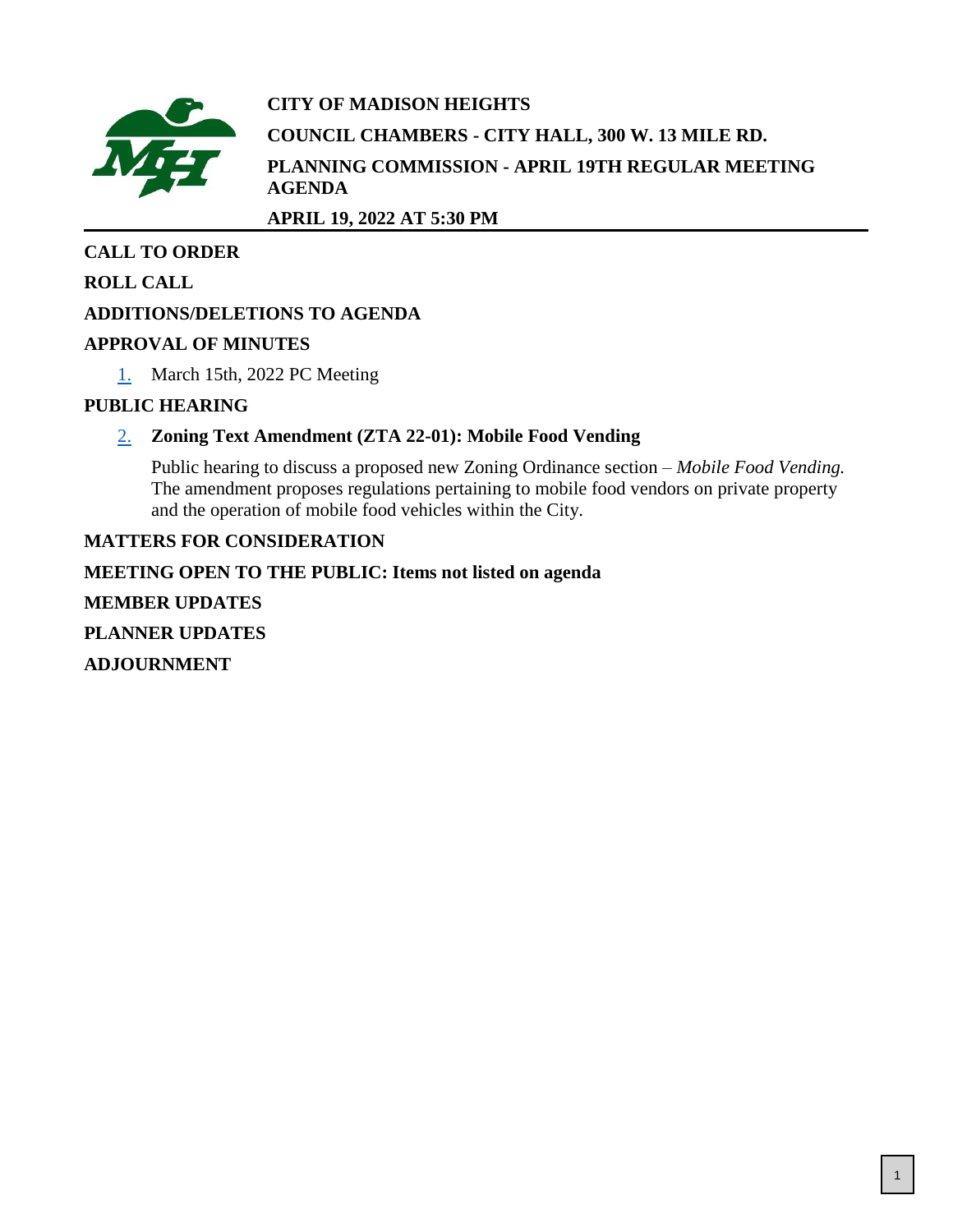<span id="page-1-0"></span>

# **CITY OF MADISON HEIGHTS**

**PLANNING COMMISSION MEETING MINUTES**

March 15, 2022 Council Chambers – City Hall 300 W. 13 Mile, Madison Heights, MI 48071

## **1. CALL TO ORDER**

Chair Champagne called the meeting of the Madison Heights Planning Commission to order at 5:35 p.m.

## **2. ROLL CALL**

| Present:      | Chairperson Josh Champagne               |
|---------------|------------------------------------------|
|               | Member Mark Bliss                        |
|               | Member Bruce Conn                        |
|               | Member Eric Graettinger                  |
|               | Member Cliff Oglesby                     |
| Absent:       | Mayor Roslyn Grafstein                   |
|               | City Manager Melissa Marsh               |
|               | Member Grant Sylvester                   |
| Also Present: | City Planner Matt Lonnerstater           |
|               | <b>Assistant City Attorney Tim Burns</b> |
|               | Deputy Clerk Phommady A. Boucher         |

## **3. EXCUSE ABSENT MEMBERS**

Motion by Oglesby, supported by Graettinger to excuse Commission members Grafstein and Marsh. Nays: None Absent: Grafstein, Marsh and Sylvester

Motion carries unanimously.

# **4. APPROVAL OF MINUTES**

Motion by Commissioner Conn, supported by Commissioner Graettinger, to approve the minutes of the regular Planning Commission meeting of January 18, 2022. Nays: None Absent: Grafstein, Marsh and Sylvester Motion carries unanimously.

## **5. MATTERS FOR CONSIDERATION**

#### **a) ZONING TEXT AMENDMENT – Mobile Food Vendors**

Planner Lonnerstater mentioned that the City's prior consultants last year had led a discussion regarding mobile food trucks and mobile food vending, but no further action was taken. City Administration in the past months has received a few inquiries about mobile truck and mobile food vendors wanting to operate on private property in the city. Planner Lonnerstater stated that the City has no ordinance in place to regulate the mobile truck and food vendors, making it frustrating for these vendors by not giving them a clear answer. The City regulates these vendors on a case by case basis through the special events permit process. The permit outlines their location and hours of operation that are valid for a couple days or through the weekend. In some cases, the City has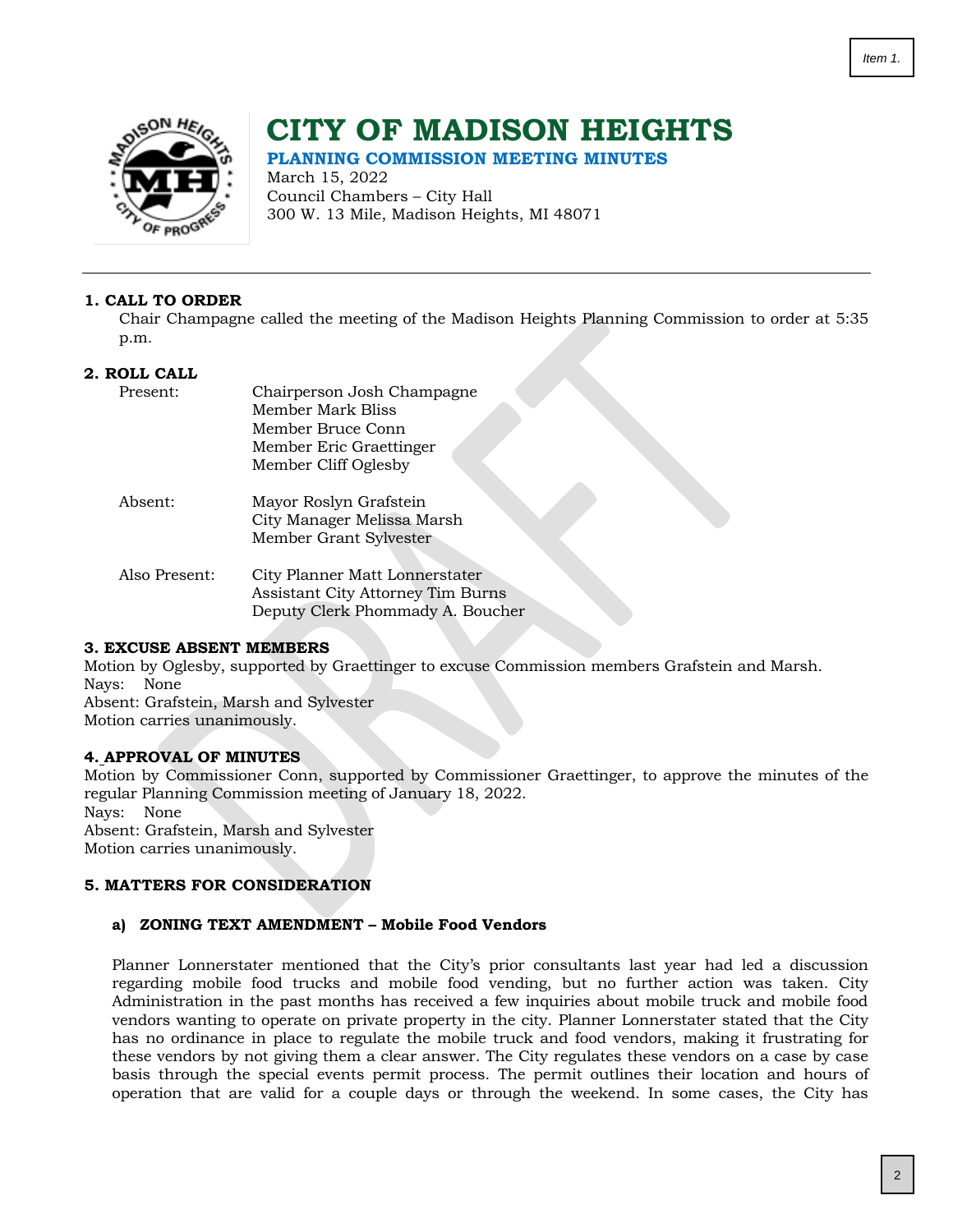extended the permit but there aren't clear guidelines.

In order to support the small businesses and increase the food options in the city, the Community and Economic Development department created a draft mobile food vending ordinance. Planner Lonnerstater provided a brief overview of the draft ordinance, which applies to food trucks on private property but not to food trucks on city streets or public property. Those will continue to be regulated through the special events permit process. If a business owner with a large parking lot wants to allow a food truck on their property to operate, this draft ordinance could apply. Planner Lonnerstater outlined the proposed mobile food site approval process, including standards pertaining to brick and mortar and residential separation.

The first process is called a mobile food site approval which would apply to the private property owner and require a site plan. The proposed ordinance requires it be zoned either business or industrial, there must be a principal use on the property, and site has to be a minimum of 150 feet from an established brick and mortar restaurant and 100 from residential property line. There are other regulations regarding paving, pedestrian vehicle, vehicular circulation, etc. The next step in the draft ordinance contains requirements for Certificate of Occupancy for specific mobile food vendors with standards pertaining to their hours of operation, signage, consistency with the site plan that was approved, county health license, business trash bins, and all operational aspects related to the food truck. Vendors would be required to apply for a Certificate of Occupancy for each mobile food site location but it would not apply to public property or streets. Staff proposes they continue to apply through our special events permit process. Transitory vehicles such as ice cream trucks and trucks continuously moving throughout a neighborhood than only to stop when needed are exempt. Planner Lonnerstater asked the Planning Commission to discuss the draft ordinance tonight and recommended setting a public hearing at the next meeting. City Administration would like to have something in place before the warmer months before the City receives more food truck requests.

Planner Lonnerstater responded to Commissioner Graettinger, the Certificate of Occupancy applied is good for the location they are operating at. The board can consider having them apply for a Certificate of Occupancy on an annual basis and for a business license to include checking on their food establishment license. Planner Lonnerstater explained the intent of zoning ordinances is to regulate private property whereas general code deals with operations within public rights of way and business licenses.

Planner Lonnerstater responded to Commissioner Conn's inquiry, stating that, regardless of who runs the food truck, the business still needs to maintain a business license with the City and a food license with the County. A business with multiple food trucks can operate from an approved mobile food site through the Certificate of Occupancy process. Planner Lonnerstater clarified that food truck vendors can apply for a special land use if they are unable to meet the 150 feet setback for restaurants and/or the 100 feet setback for residential. Staff will submit a resolution to adopt a fee schedule with reduced fees related to the proposed ordinance. The current Site Plan application is \$850 and the Certificate of Occupancy application is \$200. Planner Lonnerstater omitted from the draft ordinance food truck parks where you have multiple food trucks on one property but it could be added and best suited for the DDA. Neighboring cities that regulate food truck parks/courts require a physical bathroom, water hook up and electrical hook up. He replied to Chair Champagne's inquiry, that the new ordinance creates a new zoning district or mixed use district that allows you to adapt to include or exclude future land use categories. Planner Lonnerstater will provide several options for the next public hearing based on tonight's discussion. He asked for clarification on limitations of food trucks operating in the city for certain months throughout the year and/or days allowed at each approved site.

Commissioner Graettinger inquired if the Certificate of Occupancy expires annually and if there's a specific date it is good through. Mr. Graettinger shared that two subdivisions last year used a special events permit to allow food trucks in their area every other week. The food trucks were operated by a company that aggregates for up to 75 different food trucks. Commissioner Graettinger inquired about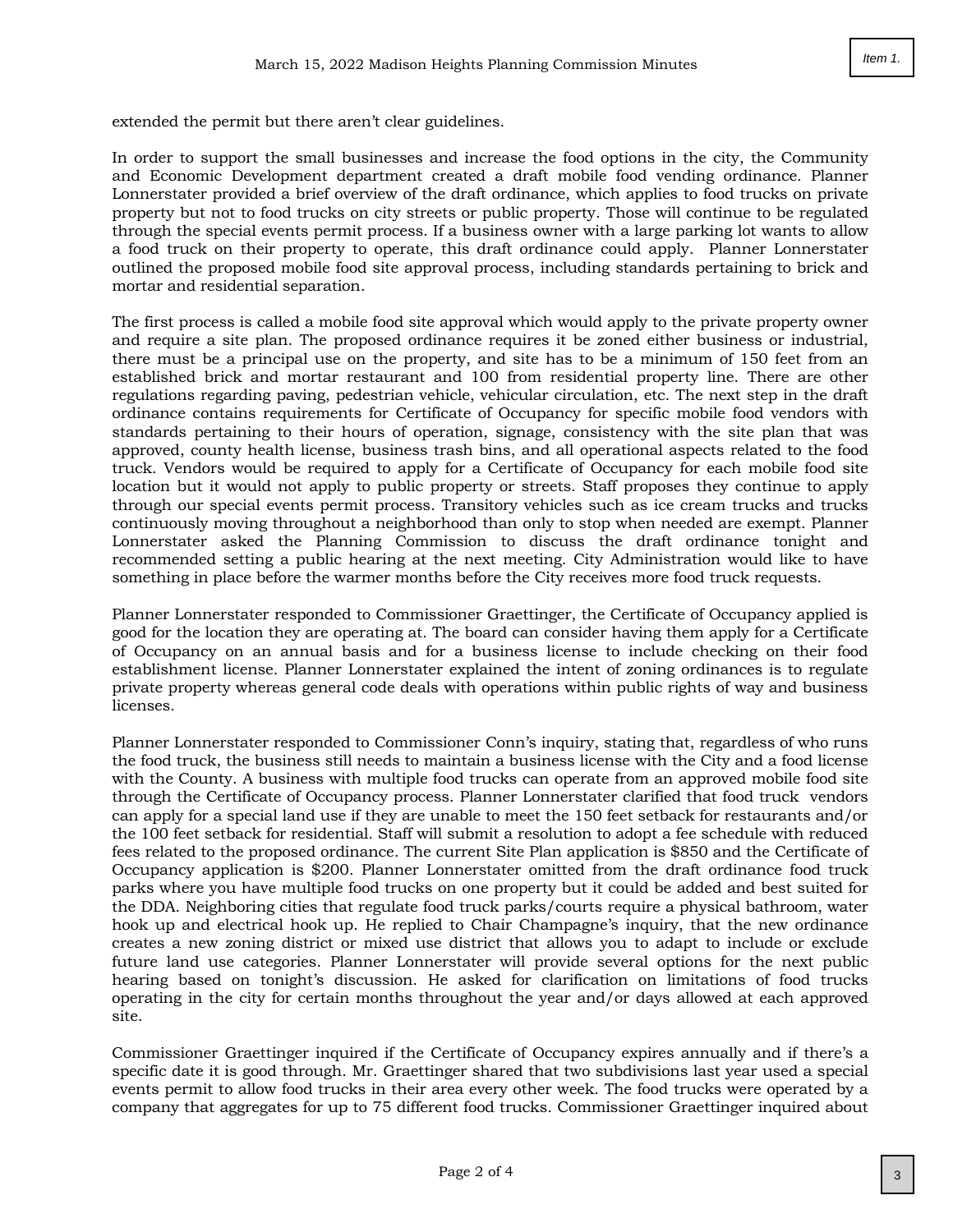any provisions to the ordinance for management companies and Certificate of Occupancy for multiple food trucks. Mr. Graettinger responded to Planner Lonnerstater saying the special events permit required the applicant to post no parking signs and allow the food trucks to park in residential driveways. Commissioner Graettinger suggests inviting owner Big Bo's Grill to the public hearing since he operates a restaurant and food truck.

Commissioner Olgesby talked about his experience with the Lions Club concession trailer and expressed the importance of a health inspection each year by Oakland County. Mr. Oglseby expressed his concerns of safety for the customers of the food truck that are parked in a strip mall or shopping center parking lots. Commissioner Olgesby recommended the noise ordinance for food establishments applies to Ice Cream trucks.

Assistant City Attorney Burns clarified that the food vending permit, under the proposed ordinance, would not apply to residential. Attorney Burns stated that the City will need want to be cognizant if things get stricter in the ordinance, staff should differentiate in the revised version and consider approvals for non-conforming exemption. Mr. Burns discussed the Azteca restaurant offering a food truck on their property for customers that did not want to dine in and whether the City considers placing restrictions on carry-out type of businesses. Assistant City Attorney Burns informed that under the proposed resolution and existing ordinance food trucks cannot be parked consecutively for more than 24 hours.

Commissioner Conn inquired if the businesses are individually owned or part of a corporation and how the City would determine if the same person is operating the same truck and location each time or whether there is a shift in people and location.

Councilman Bliss suggesteds offering an incentive for food trucks to do business in the DDA, but not necessarily to exclude everywhere else from leveraging this opportunity. Mr. Bliss suggested limiting by quantity, days of use or fee structure outside of the DDA. Councilman Bliss stated that he is excited to encourage food trucks in the DDA and expressed his concerns outside of the DDA as it relates to competition with established restaurants. Mr. Bliss suggests the DDA offer a food truck park as a permanent use in their area and limit based on days of operation outside of the DDA. Councilman Bliss expressed his concerns with food trucks using retail parking lots and cannibalizing small business restaurants outside of the DDA.

Chair Champagne shared that Detroit Fleat on 9 Mile Road has a permanent building to serve alcohol and has space enough to accommodate 4 to 6 food trucks. He asked if the draft ordinance will be included with the ones McKenna is rewriting or be a seasonal permit and we address the types of scenarios more comprehensively. Chair Champagne expressed his concerns of the logistical burdens for the food truck operators to remove their property truck from approved site each day. He inquired about the need to address zoning in our mixed use areas. Chair Champagne talked about regulations for music at food establishments being at zero decibels at the property line and applies to food trucks.

Motion by Commissioner Bliss, supported by Commissioner Oglesby, to schedule a Public Hearing at the next Planning Commission meeting.

Ayes: Conn, Graettinger, Olgesby, Bliss and Champagne

Nays: None

Absent: Grafstein, Marsh and Sylvester

## **b) ZONING ORDINANCE REWRITE – Professional Services Agreement and Project Steering Committee**

Planner Lonnerstater updated the Planning Commission that a contract was signed with McKenna Associates for the City's zoning ordinance rewrite project. In the next few weeks, staff will be meeting with McKenna and they have recommend looking into setting up a Project Steering Committee to include staff and Planning Commission member(s). As part of the work plan the Project Steering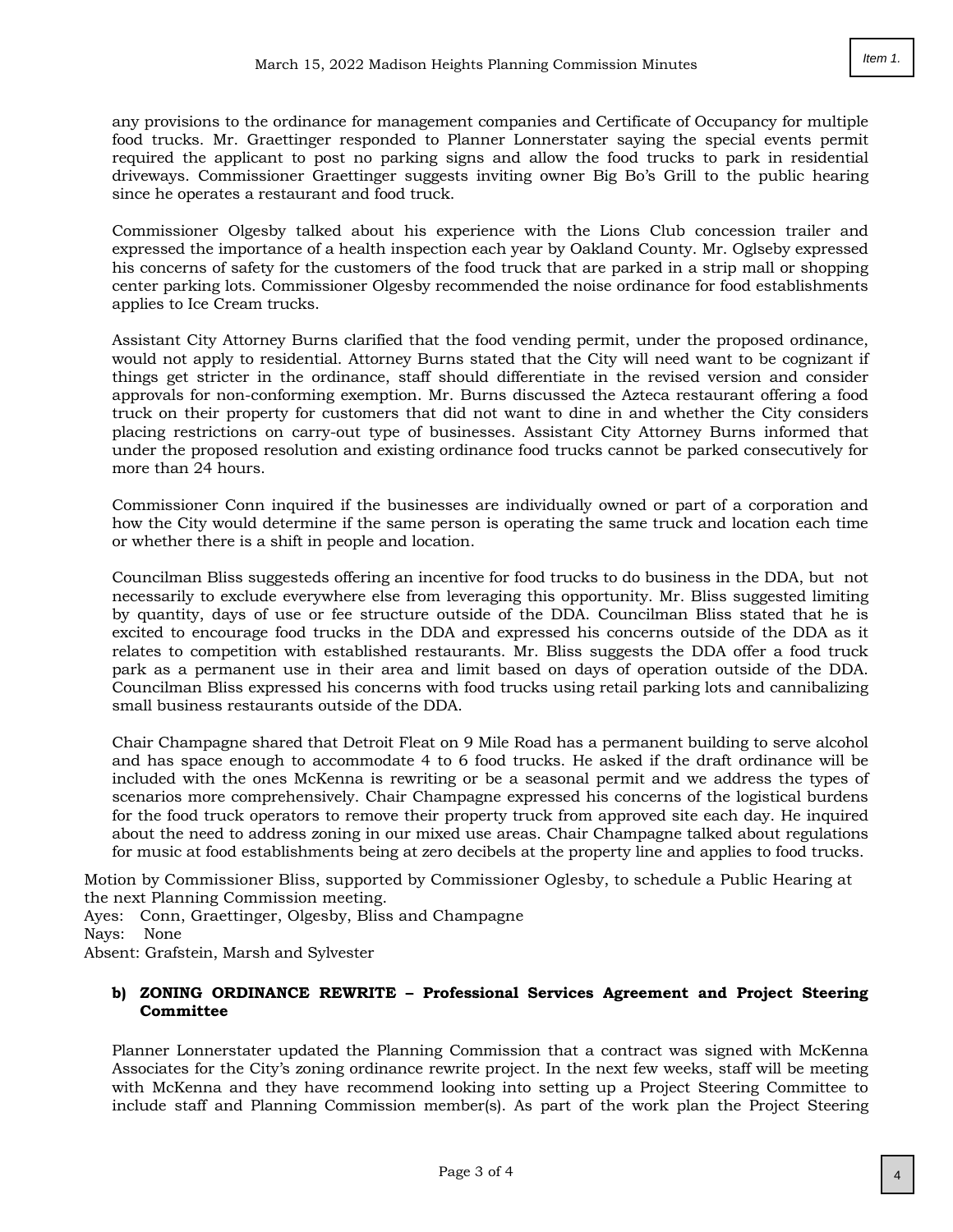# **6. PUBLIC COMMENTS: For items not listed on the agenda.**

these volunteers in the coming weeks.

Chair Champagne opened the public comment period at 6:25pm to receive comments for items not on the agenda. Seeing no public comments, the period was closed at 6:26 pm.

#### **7. MEMBER UPDATES**

There were no member updates.

#### **8. PLANNER UPDATES**

Planner Lonnerstater had no further comments.

# **9. ADJOURNMENT OF MEETING**

Meeting adjourned by the Chair Champagne at 6:28 p.m.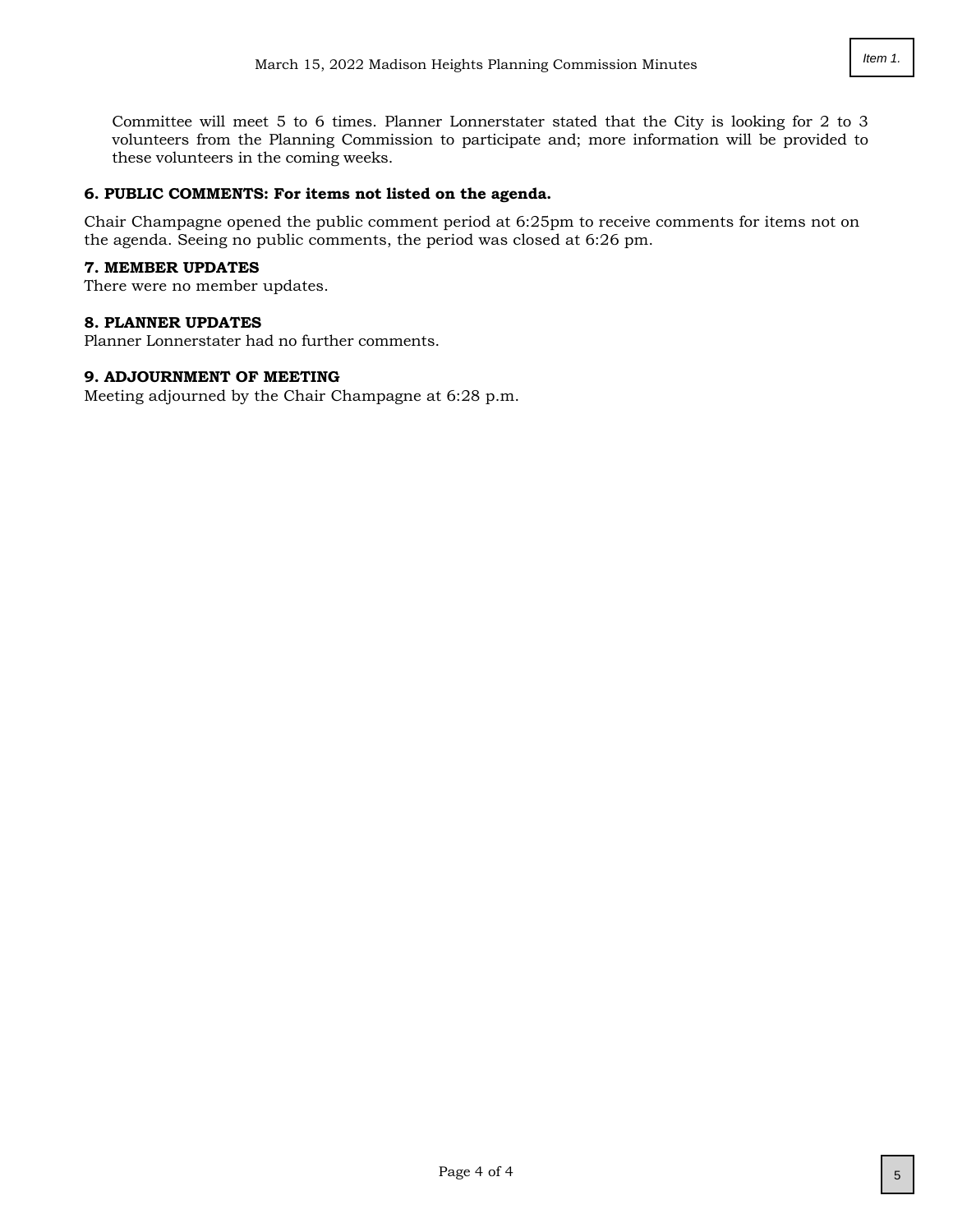<span id="page-5-0"></span>

MEMORANDUM

| Date:    | March 24 <sup>th</sup> , 2022                                |
|----------|--------------------------------------------------------------|
| To:      | City of Madison Heights Planning Commission                  |
| From:    | Matt Lonnerstater, AICP - City Planner                       |
| Subject: | Zoning Text Amendment - Mobile Food Vendors – Public Hearing |

## **Introduction**

City staff proposes the attached text amendment to create regulations for the operation of mobile food vehicles (a.k.a. food trucks) on private property within the City. The proposed amendment aims to promote small business growth within the City and simultaneously mitigate the negative impacts that mobile food vehicles may have on adjacent properties and businesses. The draft is presented in a flexible format that presents several regulatory options for Planning Commission consideration.

# **Background**

The Planning Commission reviewed the initial draft of the mobile food vending text amendment at their March 15<sup>th</sup>, 2022 meeting. At this meeting, the Planning Commission had a productive discussion with staff and brought up the following questions relating to the draft:

- Should food trucks be permitted city-wide or only within the Downtown Development Authority (DDA) District?
- Should "food truck courts" be permitted which allow for multiple food trucks at a single location?
- Should food truck site plans and certificates of occupancy expire?
- Should food truck vendors be limited as to the number of days they can operate annually?
- Should food trucks be permitted to operate on public property or within the right of way?

The Planning Commission asked staff to consider these questions and present several regulatory options to consider at the scheduled April  $19<sup>th</sup>$  public hearing.

# **Updated Food Vending Ordinance – Choose your own Adventure!**

In response to the March  $15<sup>th</sup>$  discussion and the questions posed by commissioners, staff has updated the proposed mobile food vending ordinance. The updated draft includes the following modifications, which are denoted in the draft by **yellow highlights**:

- Clarification that food truck operation on public property or within the right-of-way is subject to the 'special event' approval process as contained within City's business license ordinance.
- New definitions and regulations pertaining to "mobile food courts." As proposed, mobile food courts constitute a principal use of the property and require special use approval through City Council and site plan approval through the Site Plan Review Committee.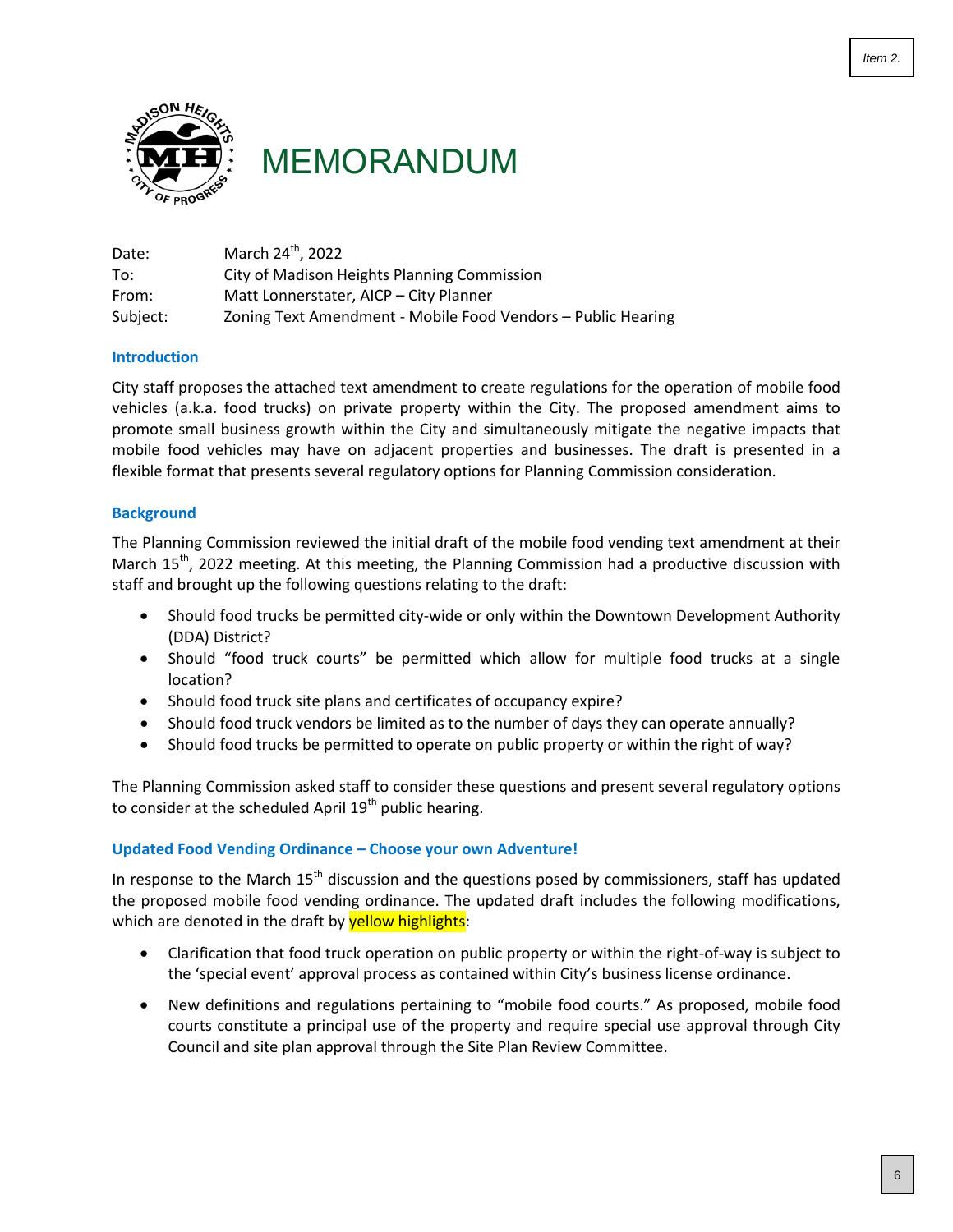- Updates to the 'brick and mortar' separation requirement, now measured 100 feet to the property line of a property containing existing brick and mortar restaurants.
- Clarification that speakers/live entertainment may be permitted subject to decibel-level limits at the property line.

In addition to these changes, staff has included seven (7) 'choose your own adventure'-style sections which present multiple regulatory choices for the Planning Commission to consider. These sections are denoted by a red star  $\left(\bigstar\right)$  and include the following:

- **1. CHOICE 1**: **Where should mobile food sites (as an accessory use) be permitted within the City?**
	- a. Option A: City-wide on property zoned O-1, B-1, B-2, B-3, M-1 or M-2.
	- b. Option B: The property shall be zoned O-1, B-1, B-2, B-3, M-1 or M-2, and shall be located within the boundaries of the DDA.
	- c. Option C: The property shall be zoned O-1, B-1, B-2, B-3, M-1 or M-2 and shall be permitted by right within the DDA or as a special use outside of the DDA.

**Points to Consider:** Ability to enforce food vending ordinance city–wide vs. limited districts; incentivizing the operation of food trucks in areas where the city is trying to promote pedestrian activity.

- **2. CHOICE 2: Should property owners be required to re-apply for mobile site plan approval on an annual basis?**
	- a. Option A: Property owners shall be required to apply for mobile food site approval annually.
	- b. Option B: Property owners shall be required to apply for mobile food site approval every two years (bi-annually).
	- c. Option C: Mobile food site approval does not expire.

**Points to Consider:** Administrative processes/burden of requiring annual/bi-annual approval; ability for mobile food sites to be considered legally non-conforming ("grandfathered in") if the ordinance changes in the future.

# **3. CHOICE 3: Where should mobile food courts (as a primary use) be permitted within the City?**

- a. Option A: City-wide on property zoned O-1, B-1, B-2, B-3, M-1 or M-2.
- b. Option B: The property shall be zoned O-1, B-1, B-2, B-3, M-1 or M-2, and shall be located within the boundaries of the DDA.

**Points to Consider:** Ability to enforce food vending ordinance city–wide vs. limited districts; incentivizing the operation of mobile food courts in areas where the city is trying to promote pedestrian activity.

- **4. CHOICE 4:** Should there be a residential separation requirement for mobile food courts?
	- a. Option A: Mobile food courts shall be located a minimum of 100 feet from properties zoned R-1, R-2, R-3, or R-M.
	- b. Option B: No residential separation requirement.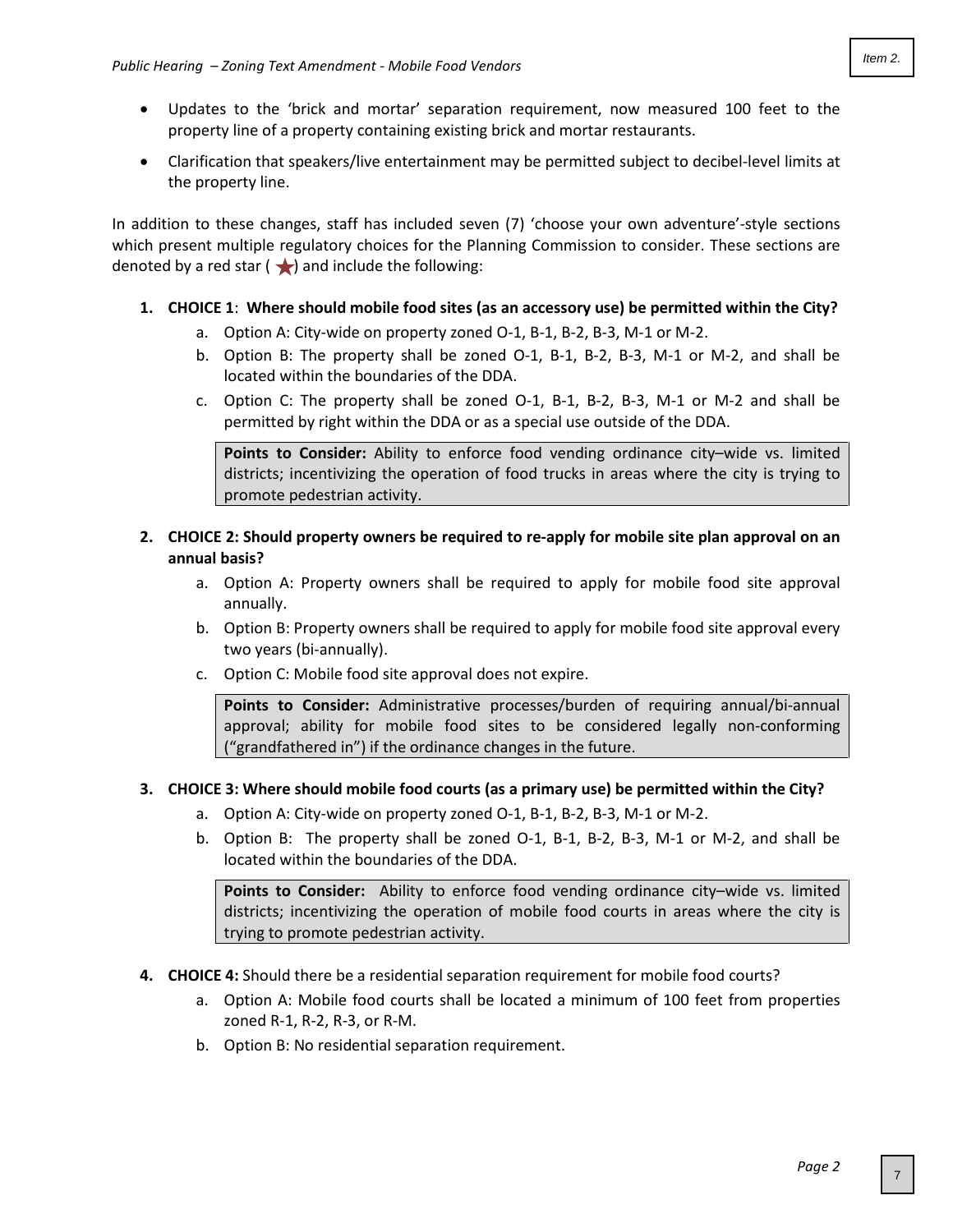**Points to Consider:** Protecting residential properties from impacts of a primarily outdoor use; many properties in DDA are directly adjacent to residential and would not be able to meet separation requirement; existing regulatory protections for residential properties (e.g. landscaping, buffer strips, screening, noise).

- **5. CHOICE 5:** Should mobile food vendors be limited as to the number of days per year they can operate from an individual mobile food site?
	- a. Option A: Mobile food vendors shall be permitted to operate for a maximum of ninety (90) days per calendar year from an individual mobile food site.
	- b. Option B: No duration limits.

**Points to Consider:** Protection/assurance that mobile food truck will not act or appear as a primary use on the property; ability for administrators/code enforcement officers to enforce duration limits;

- **6. CHOICE 6:** Should food vendors be required to remove their food trucks from mobile food sites during non-operational hours?
	- a. Option A: The mobile food vehicle and associated equipment shall be removed from the mobile food site during non-operational hours and shall not be permitted to be stored on the site during off-hours.
	- b. Option B: The mobile food vehicle may be stored on-site during non-operational hours from a location that is not readily visible from the right-of-way.

**Points to Consider:** Assurance that mobile food site does not turn into a permanent storage yard; difficulty of removing mobile food vehicle and setting back up on a daily basis.

- **7. CHOICE 7:** Should mobile food vendors be required to obtain a new Certificate of Occupancy for each mobile food site/mobile food court on an annual/bi-annual basis?
	- a. Option A: Certificates of occupancy for each mobile food site/court are valid for a period of one (1) year and may be renewed annually.
	- b. Option B: Certificates of occupancy for each mobile food site/court are valid for a period of two (2) years and may be renewed bi-annually.
	- c. Option C: Certificates of occupancy do not expire.

**Points to Consider:** Administrative processes/burden of requiring annual/bi-annual approval; ability for mobile food vendors to be considered legally non-conforming ("grandfathered in") if the ordinance changes in the future.

## **NEXT STEP**

This flexible draft is presented to the Planning Commission for consideration after the required public hearing. After the public hearing, staff recommends going through each choice one-by-one in order to solidify the mobile food vending regulations. After the required public hearing, the Planning Commission may make a recommendation on the draft to City Council for their consideration. Any motion should include clear conditions relating to the selected regulatory language as well as any other desired changes to the draft.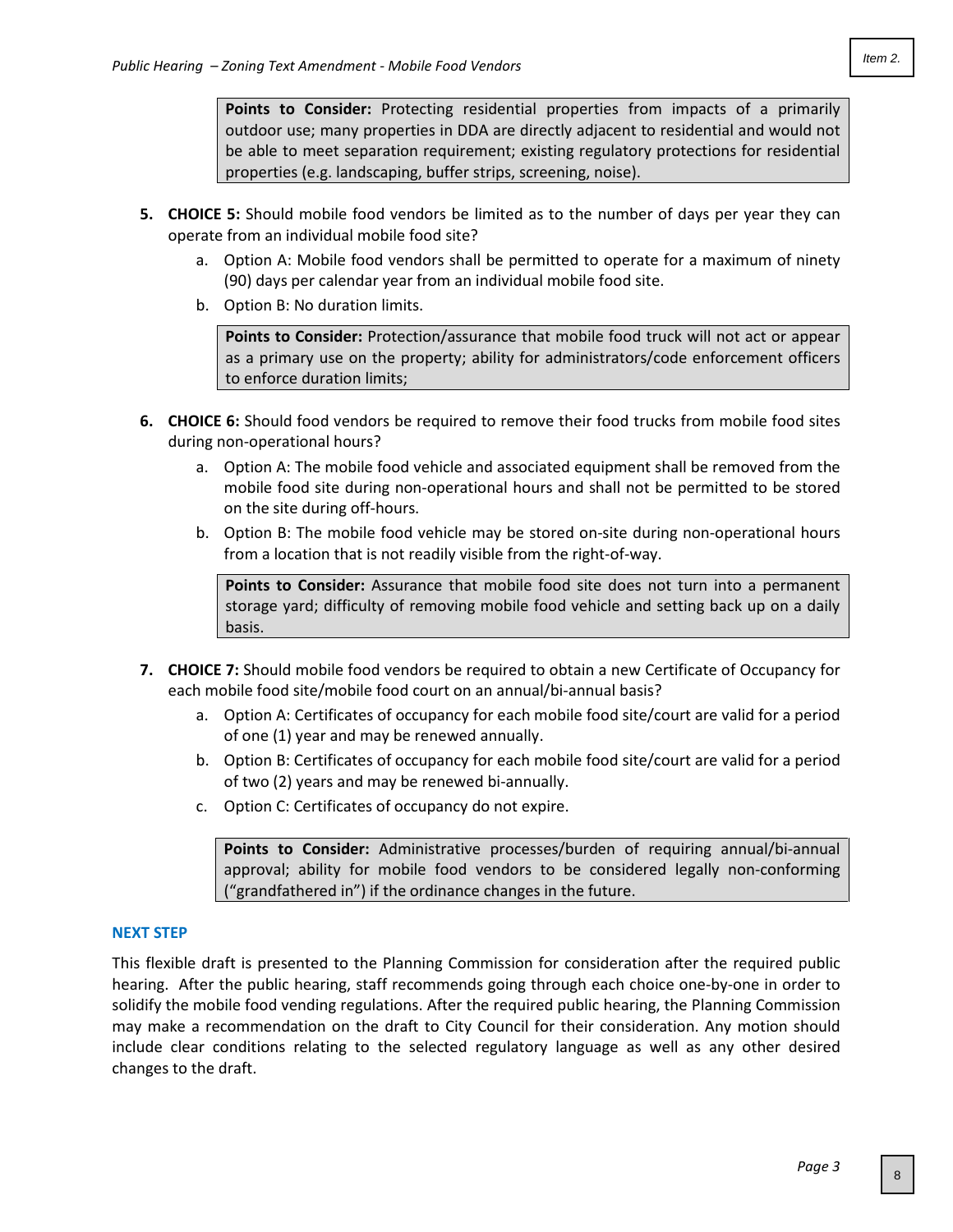#### **Section 10.2200 – Mobile Food Vending – Draft 3-24-22**

#### *Section 10.2201 – Purpose, Intent and Applicability.*

This section is intended to: (1) expand convenient and varied eating options in the City of Madison Heights; (2) support culinary entrepreneurship and small business development by allowing mobile food vendors to operate safely within designated areas of the city; and (3) protect brick and mortar businesses that have invested in the city and that pay property taxes while allowing for new businesses to enter the market.

These provisions shall apply to businesses engaged in the cooking, preparation, and distribution of food or beverage on properties outside of the public right-of-way. These provisions do not apply to mobile food vehicles operating under a special event permit nor vehicles which distribute food and drink as they actively drive through the community (e.g. ice cream trucks). Mobile food vendors operating in the public right-of-way or on public property shall apply through the special event permitting process.

#### *Section 10.2202 – Definitions.*

- (A) *Brick and Mortar Restaurant:* A restaurant with a functional regulated kitchen located within a permanent building on a permanent foundation.
- (B) *Mobile Food Vehicle:* A licensed trailer, motorized vehicle, or any other similar mobile conveyance from which food and/or drink (prepared on-site or pre-packaged) is sold or served to the general public from a stationary location. This definition excludes the following: (1) permanent structures which are installed with a permanent foundation; and (2) vehicles which distribute food and drink as they are driving throughout the community (i.e. mobile ice cream trucks).
- (C) *Mobile Food Vendor:* An operator of a mobile food vehicle who has obtained, or intends to obtain, a license or permit from the City to operate a mobile food vehicle.
- (D) *Mobile Food Court:* A private property which has been approved under the provisions of this Ordinance for the operation of two (2) or more mobile food vehicles as a principal use. Mobile food courts shall function as a single business and may include areas for tables, play areas, a permanent structure for alcohol sales, and other outdoor entertainment options.
- (E) *Mobile Food Site:* A private property which has been approved under the provisions of this Ordinance for the operation of a single mobile food vehicle as an accessory use.

#### *Section 10.2203 – Approvals Required*

- (A) A **private property owner** intending to designate their property as a **mobile food site** shall obtain the following approvals:
	- 1. *Mobile Food Site Approval.* The property owner shall apply for mobile food site approval in accordance with **Section 10.2204**, below. Mobile food site approval constitutes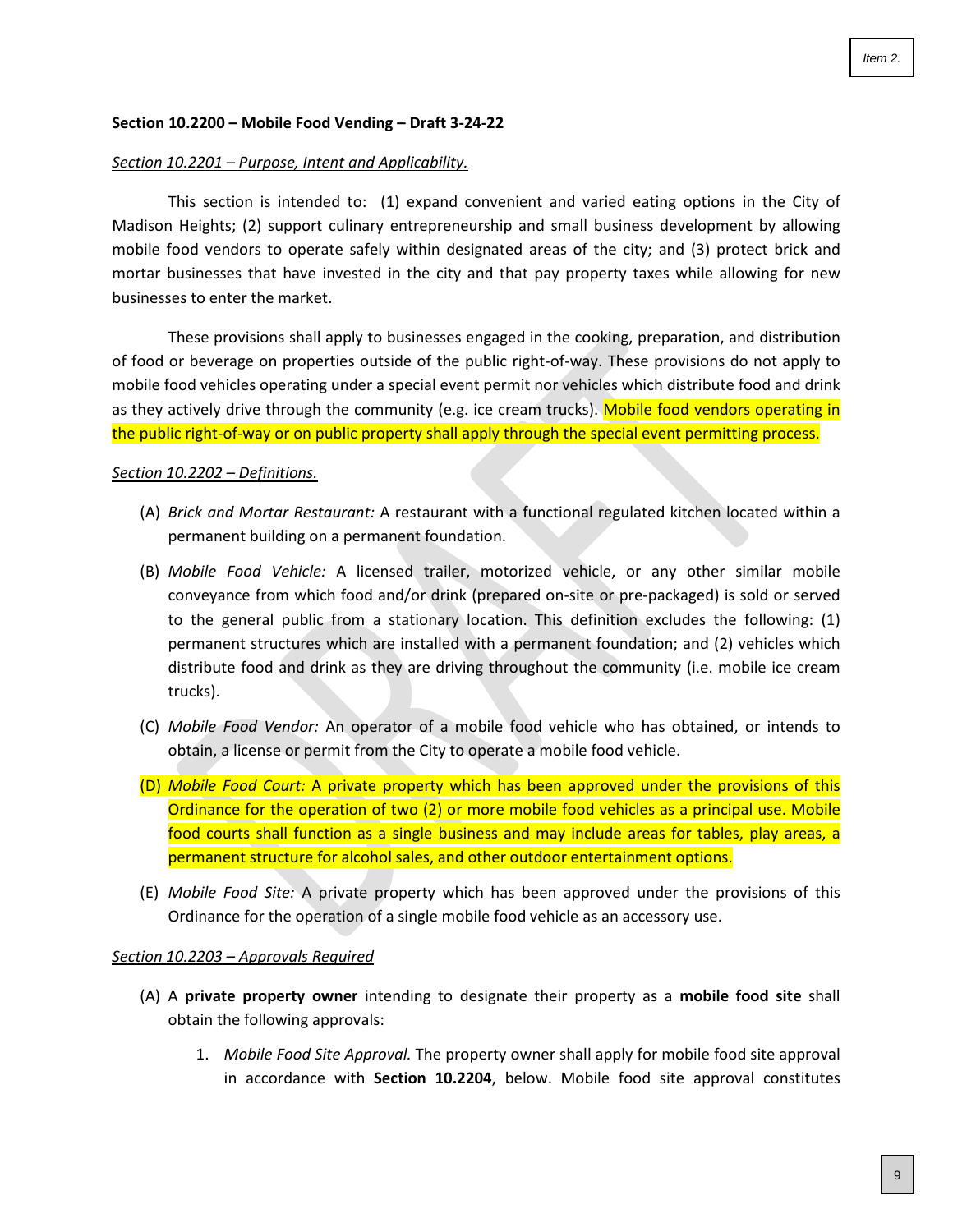general zoning approval for the operation of a mobile food vehicle as an accessory use on the site.

- (B) A **private property owner** intending to designate their property as a **mobile food court** shall obtain the following approvals:
	- 1. *Special Use Approval.* The property owner shall apply for special use approval under the provisions of **Section 10.201** and satisfy the mobile food court standards in accordance with **Section 10.2205**, below.
	- 2. *Site Plan Approval.* Upon receiving special use approval through City Council, the property owner shall apply for site plan approval under the provisions of **Section 10.514** and satisfy the mobile food court standards in accordance with **Section 10.2205**, below.
- (C) A **mobile food vendor** shall obtain the following prior to operating a **mobile food vehicle** within the City of Madison Heights:
	- 1. *Mobile Food Vendor Certificate of Occupancy.* Mobile food vendors shall obtain a certificate of occupancy for each mobile food site and/or mobile food court in which they operate in accordance with Section **10.2206**.
	- 2. *Business License.* Mobile food vendors shall obtain a business license from the City Clerk in accordance with **Chapter 7** of the Code of Ordinances of the City of Madison Heights.

## *Section 10.2204 – Mobile Food Site Approval*

Any person intending to create and designate a mobile food site as an accessory use on their property shall first obtain mobile food site approval in accordance with the following provisions. This section does not apply to mobile food courts.

(A) *Locational Requirements.* Mobile food sites shall satisfy all of the following locational requirements:



**1. CHOICE 1: (OPTION A): The property shall be zoned O-1, B-1, B-2, B-3, M-1 or M-2.** 

**(OR)**

**(OPTION B): The property shall be zoned O-1, B-1, B-2, B-3, M-1 or M-2 and shall be located within the boundaries of the Southend Downtown Development Authority (DDA) district.**

**(OR)** 

**(OPTION C): The property shall be zoned O-1, B-1, B-2, B-3, M-1 or M-2 and shall be in accordance with one (1) of the following:**

**a. On properties located within the boundaries of the Southend Downtown Development Authority (DDA) district: Mobile food sites shall be permitted by-right in accordance with the provisions of this Ordinance.**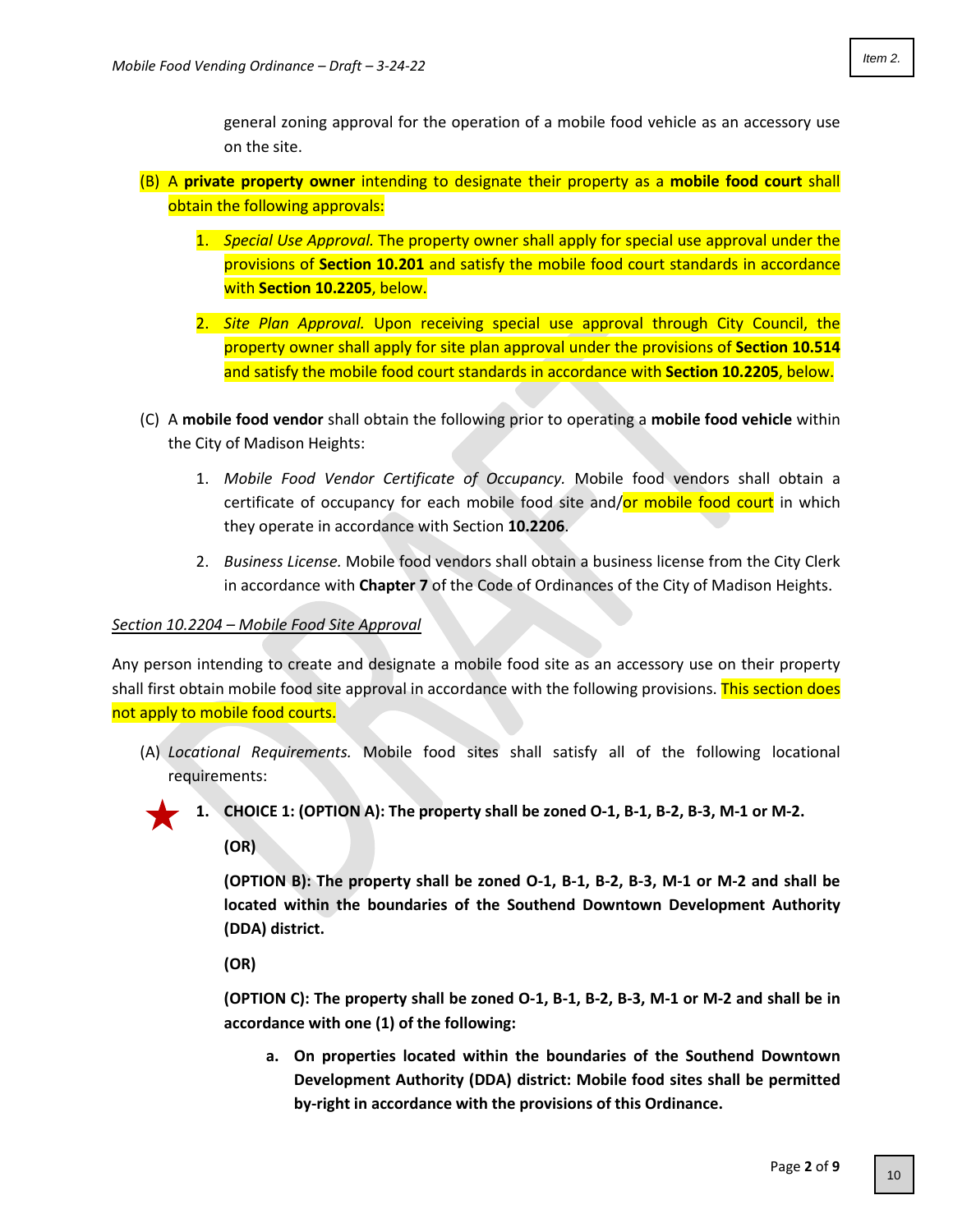- **b. On properties located outside of the boundaries of the Southend Downtown Development Authority (DDA) district: Mobile food sites shall require special use approval in accordance with Section 10.201 and in accordance with the provisions of this Ordinance.**
- 2. The property shall contain a principal building or use. A mobile food site shall be deemed an accessory use of a property.
- 3. The area dedicated for the operation of a mobile food vehicle shall be located a minimum of 100 feet from a property containing an existing brick and mortar restaurant, measured from the mobile food vehicle service window to the nearest property line of the property containing such brick and mortar restaurant(s). The 100 foot separation requirement shall only apply on the same linear block face as the mobile food vehicle. The following exceptions apply:
	- a. This standard may be waived if all of the affected brick and mortar restaurant(s) submit a letter to the Community and Economic Development Department indicating that they choose to waive the 100 foot separation requirement.
	- b. A brick and mortar restaurant owner may operate a food truck at the site of their own brick and mortar restaurant upon satisfying the remaining locational and general requirements of this Ordinance.
- 4. The area dedicated for the operation of a mobile food vehicle shall be located a minimum of 100 feet from a property zoned R-1, R-2, R-3 or R-M, measured from the mobile food vehicle service window to the nearest property line of the residential property. A mobile food site may be established within 100 feet of a property zoned R-1, R-2, R-3 or R-M as a special use, in compliance with the process outlined in Section 10.201.
- (B) *General Requirements.* A mobile food site shall satisfy the following general requirements:
	- 1. No more than one (1) mobile food vehicle may operate or be placed on a mobile food site at one time. Only one (1) mobile food vehicle pad may be designated on the site plan.
	- 2. The designated mobile food vehicle pad shall be located a minimum of 15 feet from any fire hydrant and 5 feet from any property line, driveway, sidewalk, utility box or vault, accessible ramp, building entrance or exit, or emergency call box.
	- 3. The designated mobile food vehicle pad shall be on a paved surface.
	- 4. The placement of the mobile food vehicle shall not reduce the availability of the minimum number of parking spaces required for the principal use on site nor impede vehicular or pedestrian circulation on site.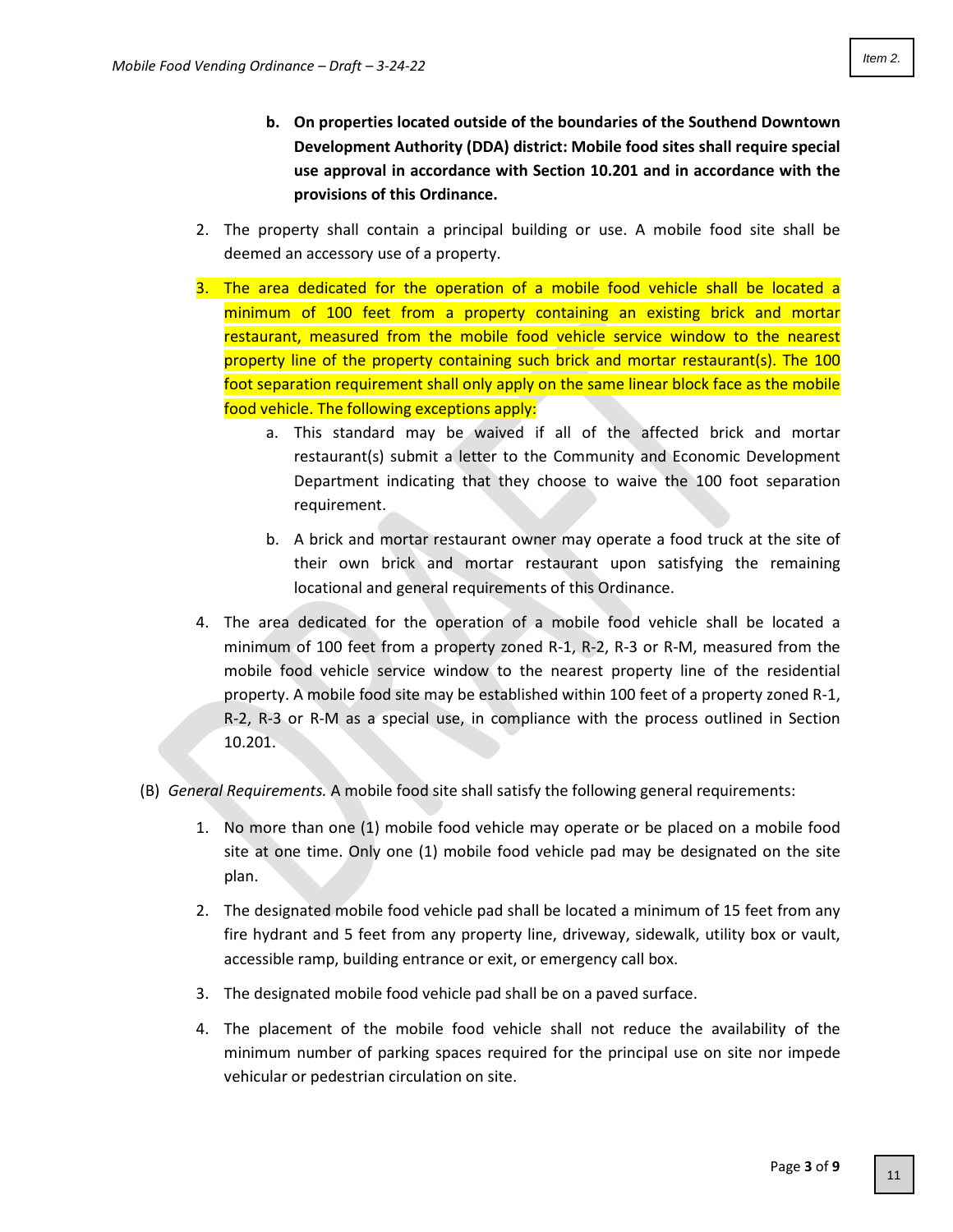- 5. No portion of the mobile food vehicle shall hang over a public right-of-way or interfere with clear vision triangles.
- 6. An outdoor seating area may be designated consisting of portable tables and a seating capacity of eight. Outdoor seating areas shall not be placed within the right-of-way and shall not impede vehicular or pedestrian circulation in site.
- (C) *Submittal Requirements.* A private property owner intending to designate their property as a mobile food site shall submit the following:
	- *1. Mobile Food Site application.*
	- 2. *Site Plan.* Dimensioned site plans shall be 11" x 17" in size and shall denote, at minimum, the following:
		- a. Street, curbs, sidewalks and property lines.
		- b. The zoning classification of the subject site and adjacent sites.
		- c. Existing building footprints with tenant spaces labeled.
		- d. Existing accessory structures and refuse container footprints.
		- e. Parking spaces and drive aisles.
		- f. The general layout and dimensions of the mobile food vehicle pad.
		- g. The location and surface material of all paved areas.
		- h. The on-site storage location of the mobile food vehicle during non-operational hours, if applicable.
		- i. The location of fire hydrants.
		- j. The location of on-site water, generator and/or electric utilities that will serve the mobile food vehicle.
		- k. The location of any designated outdoor seating areas.
		- l. Sufficient details to demonstrate that the locational and general requirements of Section 10.2204(A) and (B) can be satisfied.
	- 3. *Restaurant Map.* A map identifying existing brick and mortar restaurants within a 150 foot radius of the subject property.
- *(D)* Site Plan Review Committee (SPRC) Approval*:* All applications and associated site plans for proposed mobile food sites shall be forwarded to the Site Plan Review Committee for review and approval.
- 
- *(E)* **CHOICE 2: (OPTION A):** *Annual Approval Required.* **Mobile Food Site approval shall be valid for a period of one (1) year. Property owners shall be required to apply for mobile food site approval annually under the provisions of this Ordinance.**

*(OR)*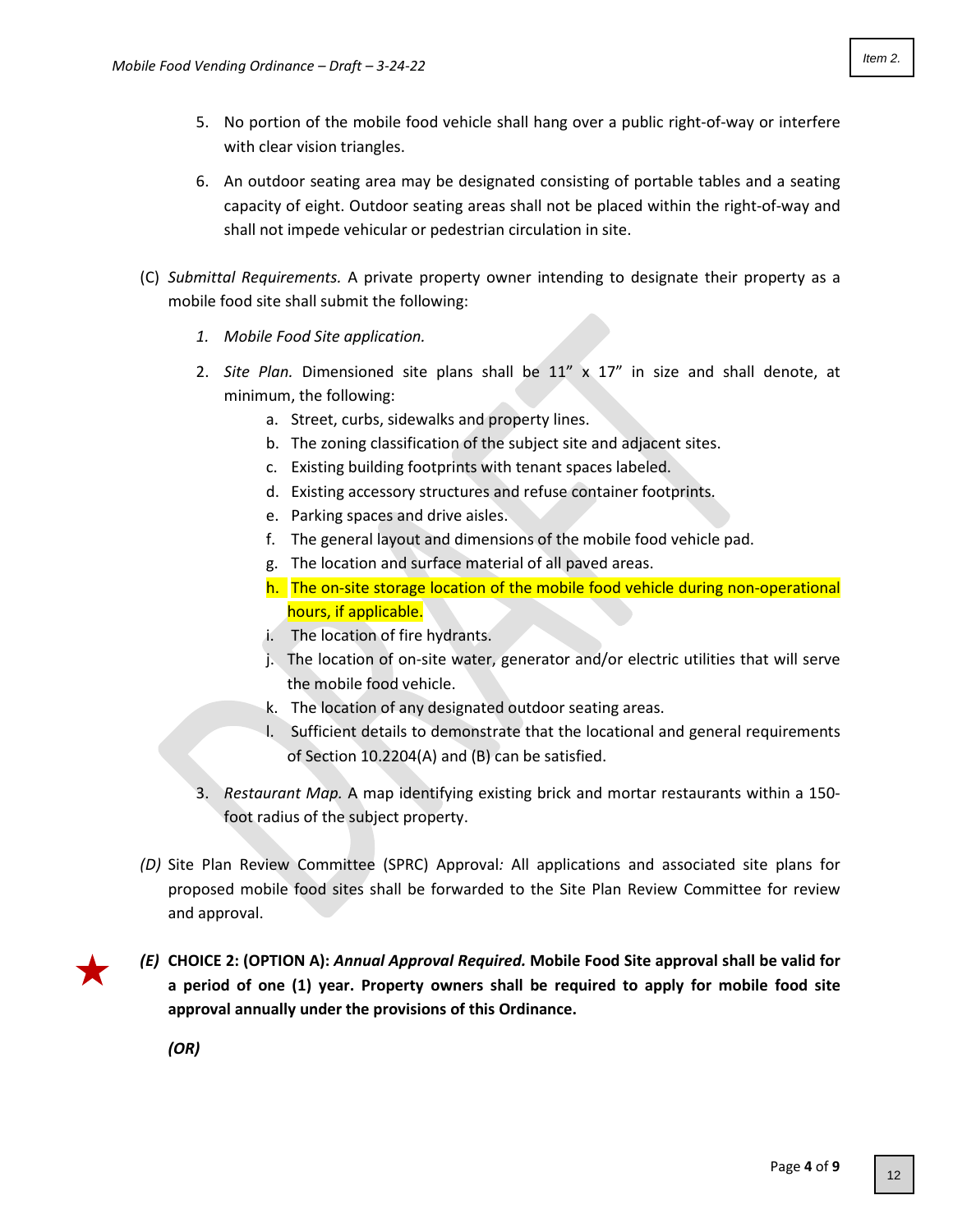**(OPTION B):** *Bi-Annual Approval Required.* **Mobile Food Site approval shall be valid for a period of two (2) years. Property owners shall be required to apply for mobile food site approval every two (2) years under the provisions of this Ordinance.** 

**(OR)**

**(OPTION C): Mobile Food Site approval does not expire.** 

# *Section 10.2205. Mobile Food Courts*

Any person intending to create and designate a mobile food court as a principal use on their property shall first obtain mobile food court approval in accordance with the following provisions.

- (A) *Special Use Approval Required.* Mobile food courts shall be deemed a principal use of the property and shall require special use approval in accordance with the provisions of **Section 10.201** and the standards of this Ordinance.
- (B) *Site Plan Approval Required.* Upon receiving special use approval, the property owner shall obtain site plan approval in accordance with the provisions of **Section 10.514.**
- (C) *Locational Requirements.* Mobile food courts shall satisfy all of the following locational requirements:
	- 1. **CHOICE 3: (OPTION A): The property shall be zoned O-1, B-1, B-2, B-3, M-1 or M-2**

**(OR)**

**(OPTION B): The property shall be zoned O-1, B-1, B-2, B-3, M-1 or M-2 and shall be located within the boundaries of the Southend Downtown Development Authority (DDA) district.** 

**2. CHOICE 4: (OPTION A): The property shall be located a minimum of 100 feet from a property zoned R-1, R-2, R-3 or R-M, measured from the property line of the mobile food court to the nearest property line of the residential property.** 

**(OR)**

**(OPTION B): No residential buffer requirement.** 

- (D) General Requirements. A mobile food court shall satisfy the following general requirements:
	- 1. The mobile food court site plan shall designate a minimum of two (2) and a maximum of eight (8) pads for the operation of mobile food vehicles. All mobile food vehicle pads shall be on a paved surface.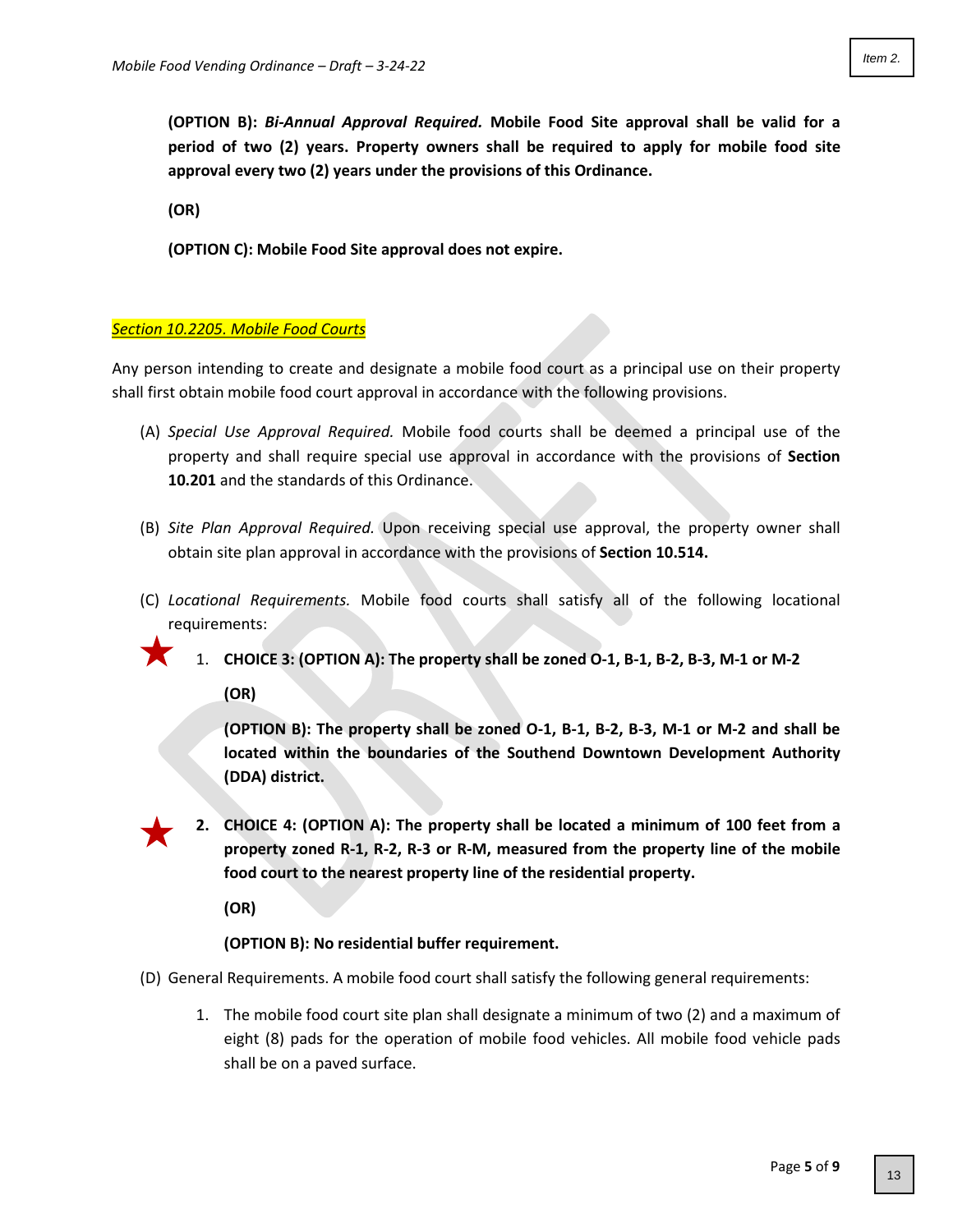- 2. Permanent structures shall satisfy the setback, height, and lot coverage requirements contained in *Section 10.400 – Schedule of Regulations.*
- 3. *Landscaping.* The site plan shall satisfy the landscaping and screening requirements contained in *Section 10.510 – Landscaping and Screening.*
- 4. *Parking.* A minimum of two (2) parking spaces shall be required per each individual mobile food vehicle pad on site. Parking dimensions and design shall satisfy the requirements of *Section 10.505 – Parking Requirements.*
- 5. *Lighting.* On-site exterior lighting shall satisfy the provisions of *Section 10.512 – Exterior Lighting.*
- 6. *Hours of operation.* A mobile food court shall only operate between the hours of 8 a.m. and 10 p.m.
- 7. *Restrooms.* Permanent restroom facilities shall be provided within the boundaries of the mobile food court in accordance with the Michigan Plumbing Code.
- 8. *Water requirements.* Water hookup/access shall be provided for each individual mobile food vehicle pad on site.
- 9. *Electrical requirements.* Electricity access shall be provided for each individual mobile food vehicle pad on site.
- 10. *Signs*. A master sign plan for the mobile food court shall be submitted for review and approval as part of the site plan approval process. The plan shall provide information relating to permanent signs for the mobile food court, as well as individual signs for each business. Permanent ground and wall signs shall satisfy the standards of Section 10.511 – Sign Regulations.
- 11. External speakers or live entertainment may be permitted up to the close of business and shall not exceed 65 decibels at the property line.
- 12. Alcohol sales shall only be permitted from a permanent structure on-site.
- (E) Submittal Requirements. A private property owner intending to operate a mobile food court as a principal use shall submit the following:
	- 1. A Special Use Approval application, in accordance with Section 10.201.
	- 2. A Site Plan application, in accordance with the procedures and submittal requirements of Section 10.514. In addition to the requirements of Section 10.514, the site plan shall denote the following:
		- a. The location and orientation of each mobile food vehicle pad and each permanent structure.
		- b. The location of any paving, turf or lawn areas, and any pedestrian areas for use by tenants or the public.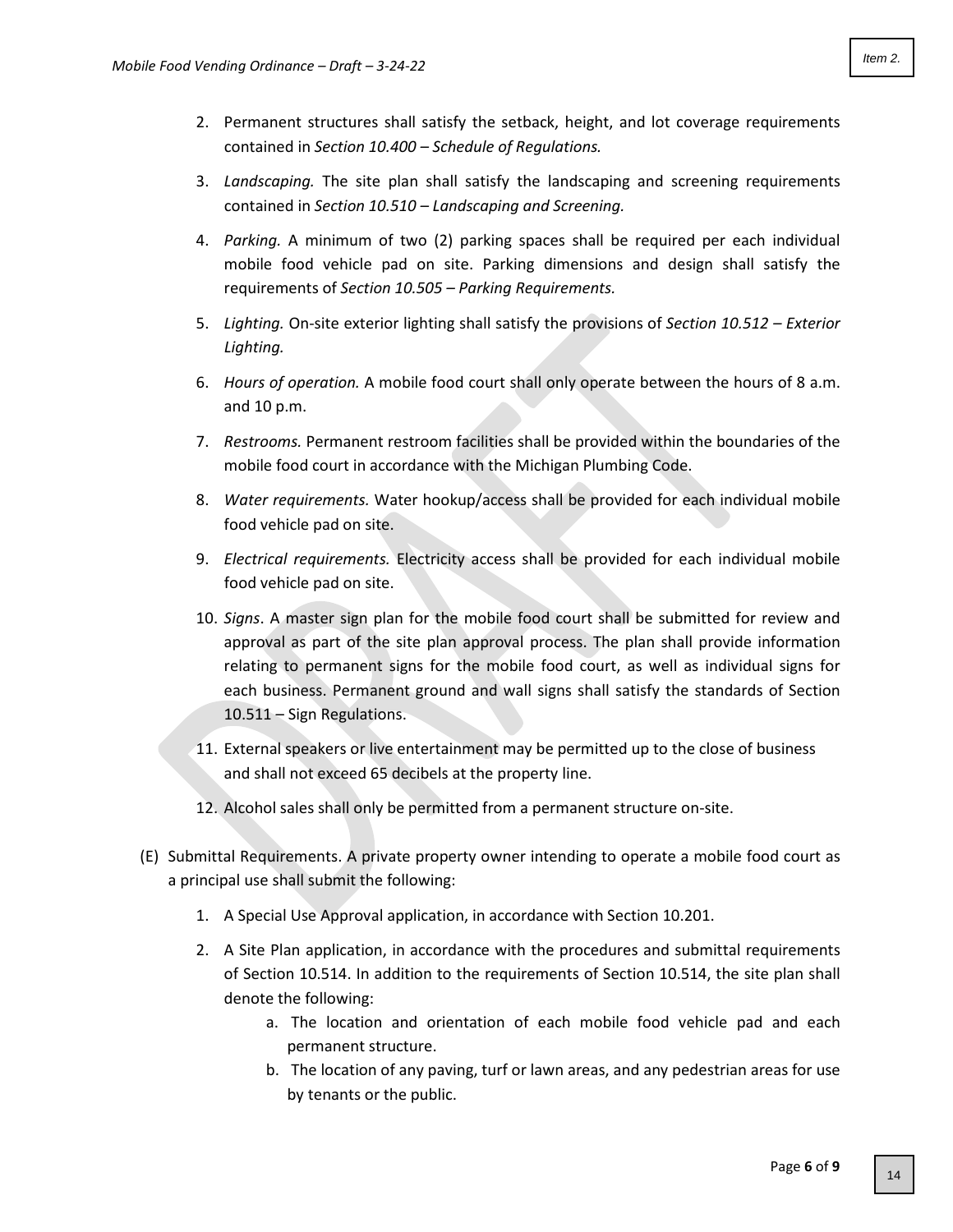- c. The location of all fire lanes.
- d. The location of fire hydrants.
- e. Lighting Plan.
- f. The location and type of water supply and electrical outlet(s) provided for each mobile food vendor pad.
- g. Signage plan.

# *Section 10.2206 – Mobile Food Vendor Certificate of Occupancy*

A mobile food vendor must obtain a certificate of occupancy for each mobile food site and/or mobile food court in which they intend to operate in accordance with the following provisions.

- (A) *Operational Requirements.* Mobile food vendors shall comply with the following operational requirements:
	- 1. Mobile food vendors shall only be permitted to operate from a mobile food site approved in accordance with Section 10.2204 or a mobile food court approved in accordance with Section 10.2205.
	- 2. Mobile food vendors shall not operate at a mobile food site or a mobile food court without first obtaining written approval from the private property owner.
	- 3. Mobile food vehicle placement and operation shall comply with the approved site plan for each mobile food site or mobile food court.
	- 4. Mobile food vendors shall only operate between the hours of 8 a.m. and 10 p.m.
	- **5. CHOICE 5: (OPTION A): Mobile food vendors shall be permitted to operate for a maximum of ninety (90) days per calendar year from an individual mobile food site. This provision shall not apply to mobile food courts.**

**(OR)**

# **(OPTION B): No duration limits.**

- 6. Mobile food vendors shall maintain a valid business license issued by the City Clerk, and shall display such license on the mobile food vehicle.
- 7. Mobile food vendors shall maintain a food service license from the Oakland County Environmental Health Division, and shall display such approval on the mobile food vehicle.



**8. CHOICE 6: (OPTION A): The mobile food vehicle and associated equipment (i.e. tables and signs) shall be removed from the mobile food site during non-operational hours, and shall not be permitted to be stored on the mobile food site property during nonoperational hours. This provision shall not apply to approved mobile food courts.**

**(OR)**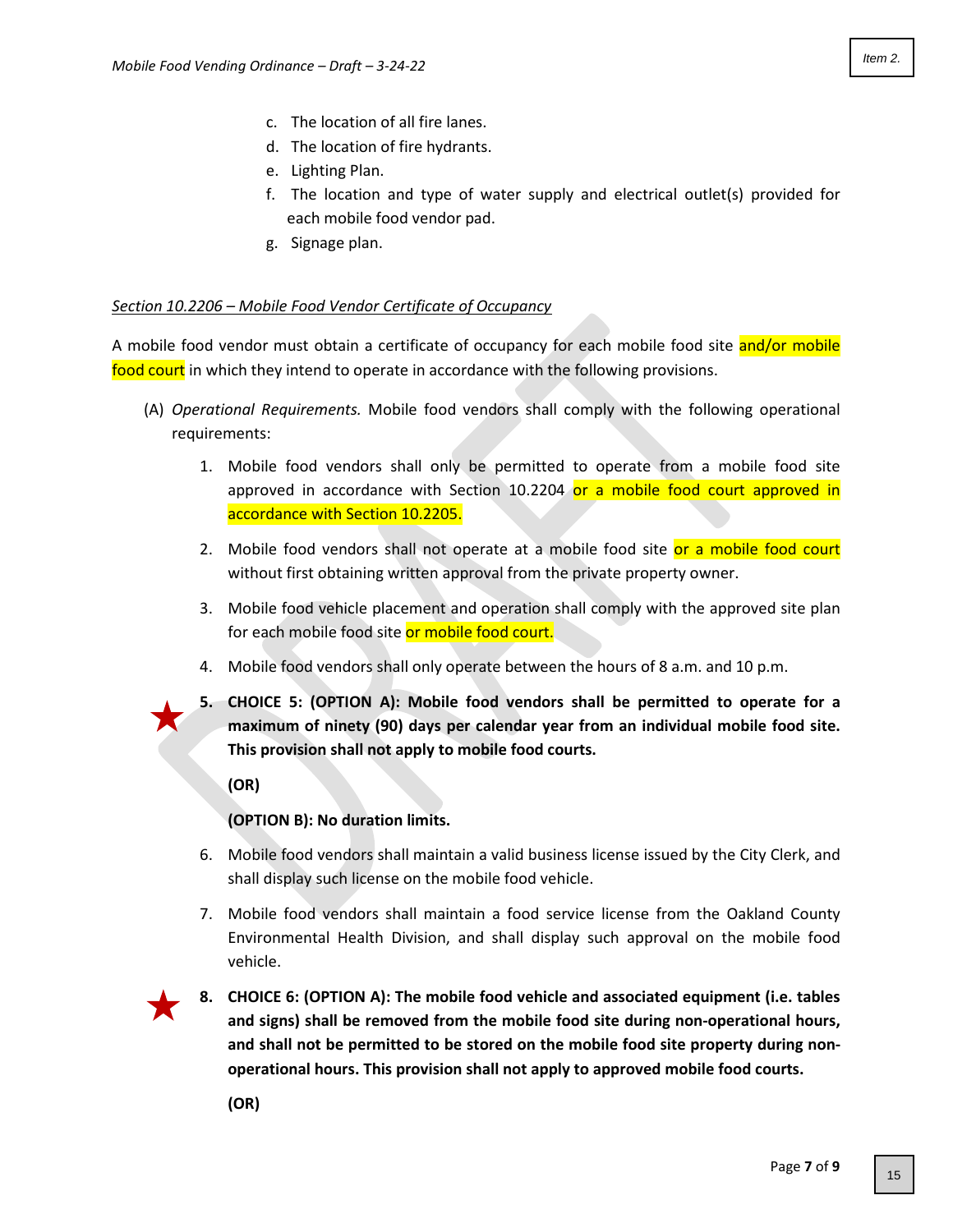**(OPTION B): During non-operational hours, the mobile food vehicle and associated equipment (i.e. tables and signs) shall either be removed from the mobile food site or moved to a location on-site that is not readily visible from the public right-of-way. The on-site storage location shall be shown on the mobile food site plan. This provision shall not apply to approved mobile food courts.** 

- 9. Food preparation shall not occur outside of the mobile food vehicle, except for the use of a grill or smoker directly attached to the mobile food vehicle. Condiments may be placed on a shelf attached to the vehicle.
- 10. A minimum of one (1) trash receptacle shall be provided and emptied daily. The mobile food vendor shall be responsible for daily disposal of all trash, refuse, and litter. The property and all adjacent streets and sidewalks shall be kept free and clear of refuse generated by the operation of the mobile food vehicle.
- 11. Sales of alcoholic beverages are prohibited from a mobile food vehicle.
- 12. Mobile food vehicles may be painted with signage or have permanent signage directly affixed to the vehicle. One (1) sandwich board "A-frame" sign shall be permitted within four (4) feet of the mobile food vehicle. Signage shall not project from the vehicle or be illuminated. Permanent freestanding signage is prohibited.
- 13. Flashing, blinking or strobe lights are prohibited.
- 14. External speakers or live entertainment may be permitted up to the close of business and shall not exceed 65 decibels at the property line.
- 15. A mobile food vehicle may utilize an electrical connection to the principal use/building on site, but only with a valid electrical permit. Utilities shall not be drawn from a public right-of-way.
- 16. Permanent connections to water and sanitary sewer lines and mains are prohibited.
- (B) *Submittal Requirements.* A mobile food vendor intending to obtain a certificate of occupancy shall submit the following:
	- 1. Mobile Food Vendor Certificate of Occupancy application.
	- 2. Written approval from the property owner of the mobile food site or mobile food court to operate on said property.
	- 3. A copy of the approved food license from the Oakland County Environmental Health Division.
	- 4. A copy of the approved Madison Heights business license.
	- 5. A written description of the nature of the proposed use, including the business name, methods of food preparation and cooking, electrical hookup, frequency, duration, and hours of operation.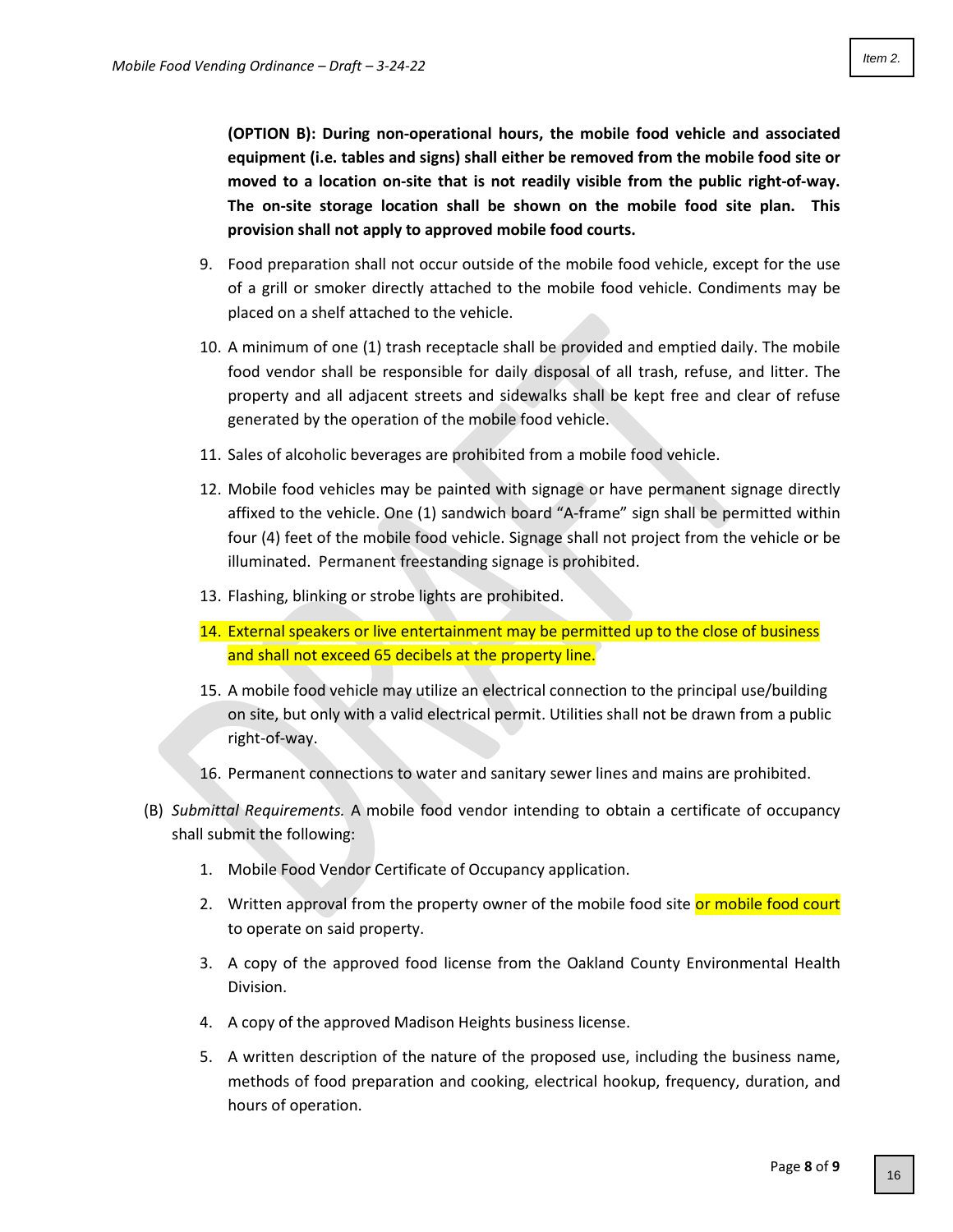- 6. Details of the mobile food vehicle, including the type, dimensions, elevation drawings or photos, and details of any furniture or other physical features associated with the proposed use.
- 7. A copy of the approved mobile food site plan or mobile food court site plan, marked up to denote the location of trash receptacles, signs, tables, generators, outdoor cooking appliances, and any other associated activity.

**(C) CHOICE 7: (OPTION A):** *Annual Renewal Required.* **Certificates of Occupancy shall be valid for a period of one (1) year after issuance. Certificates of Occupancy may be renewed annually.** 

**(OR)**

**(OPTION B):** *Bi-Annual Renewal Required.* **Certificates of Occupancy shall be valid for a period of two (2) years after issuance. Certificates of Occupancy may be renewed every two (2) years.**

**(OR)**

**(OPTION C): Certificates of Occupancy do not expire.**

(D) *Revocation of Certificate of Occupancy.* An approved mobile food vendor certificate of occupancy may be revoked by the Community and Economic Development Director upon a proper showing that the operation of the mobile food vending unit is not in compliance with the approved mobile food site plan or upon a proper showing that the operation of such use has become detrimental to the health, safety and general welfare of the city, residents or surrounding business or property owners.